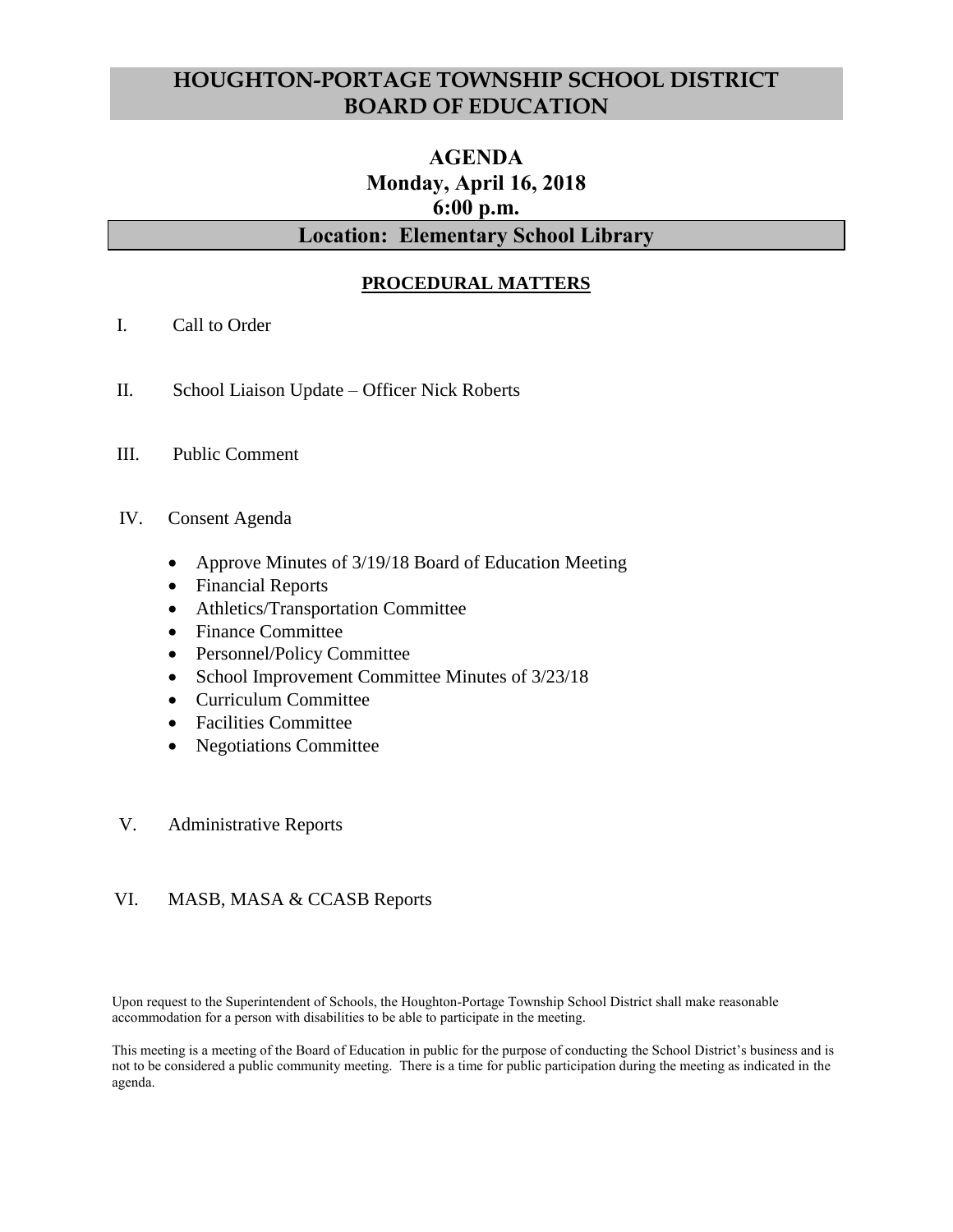**Page 2 Board Agenda –4/16/18**

VII. Action Items

#### VIII. Discussion Items

- 1. CCASB Awards
- 2. Enrollment
- IX. Other Concerns or Public Comment
- X. Executive Session
- XI. Adjournment

Upon request to the Superintendent of Schools, the Houghton-Portage Township School District shall make reasonable accommodation for a person with disabilities to be able to participate in the meeting.

This meeting is a meeting of the Board of Education in public for the purpose of conducting the School District's business and is not to be considered a public community meeting. There is a time for public participation during the meeting as indicated in the agenda.